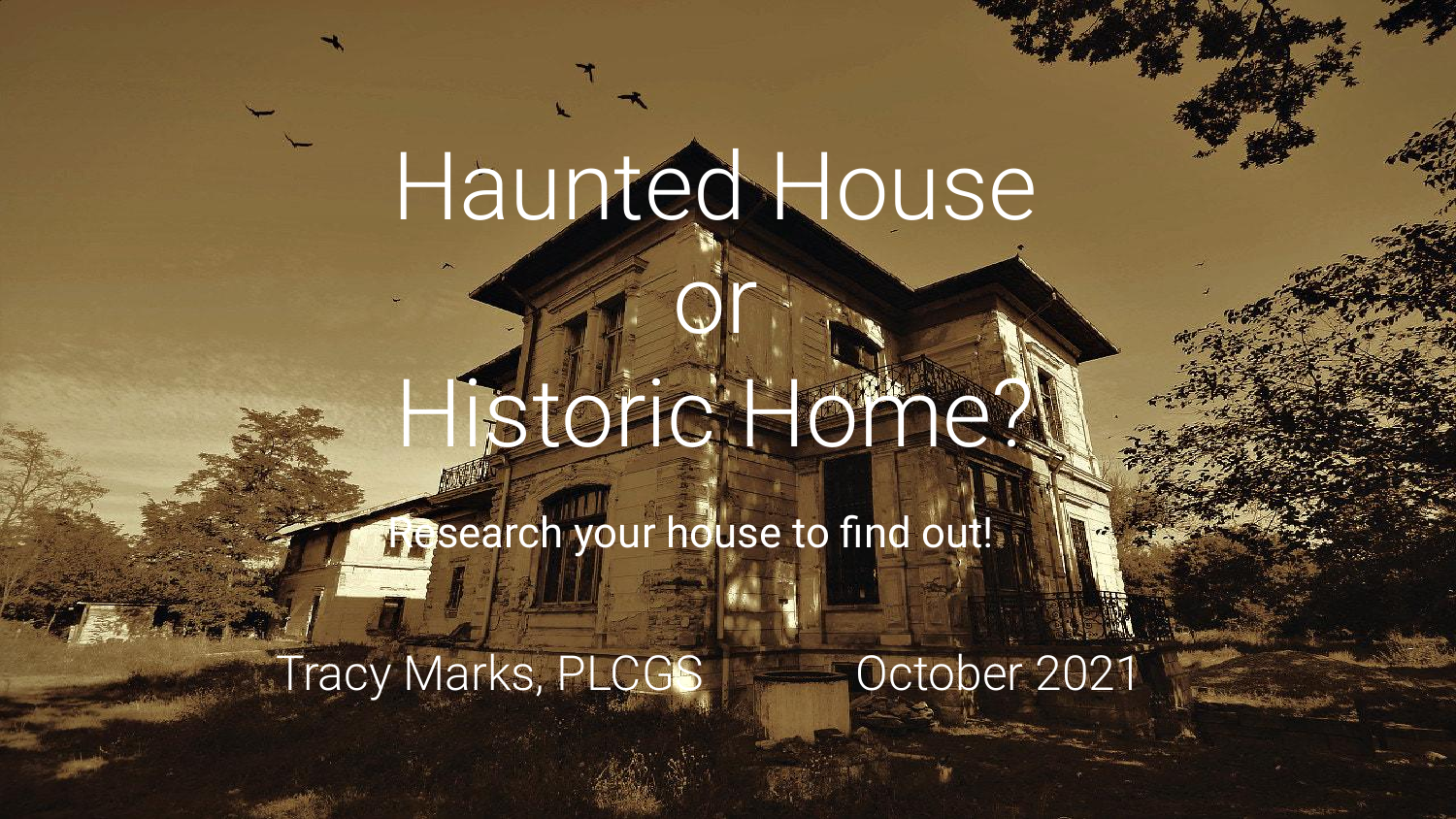#### Ever wanted to learn about the history of your house?

- When was it built?
- Who lived there?
- What happened there?
- Was your lot part of a larger farm?

#### Don't Reinvent the Wheel!

- Already on the National Register of Historic Places?
	- You can get a copy of the initial filing
- Abstract of Title?
	- Title Insurance Companies use to create a completed research report of a property prior to issuing insurance
- Chain of Deeds
	- $\circ$  List of who owned the property and when the title changed hands
	- Make one of these if you can't find the Abstract of Title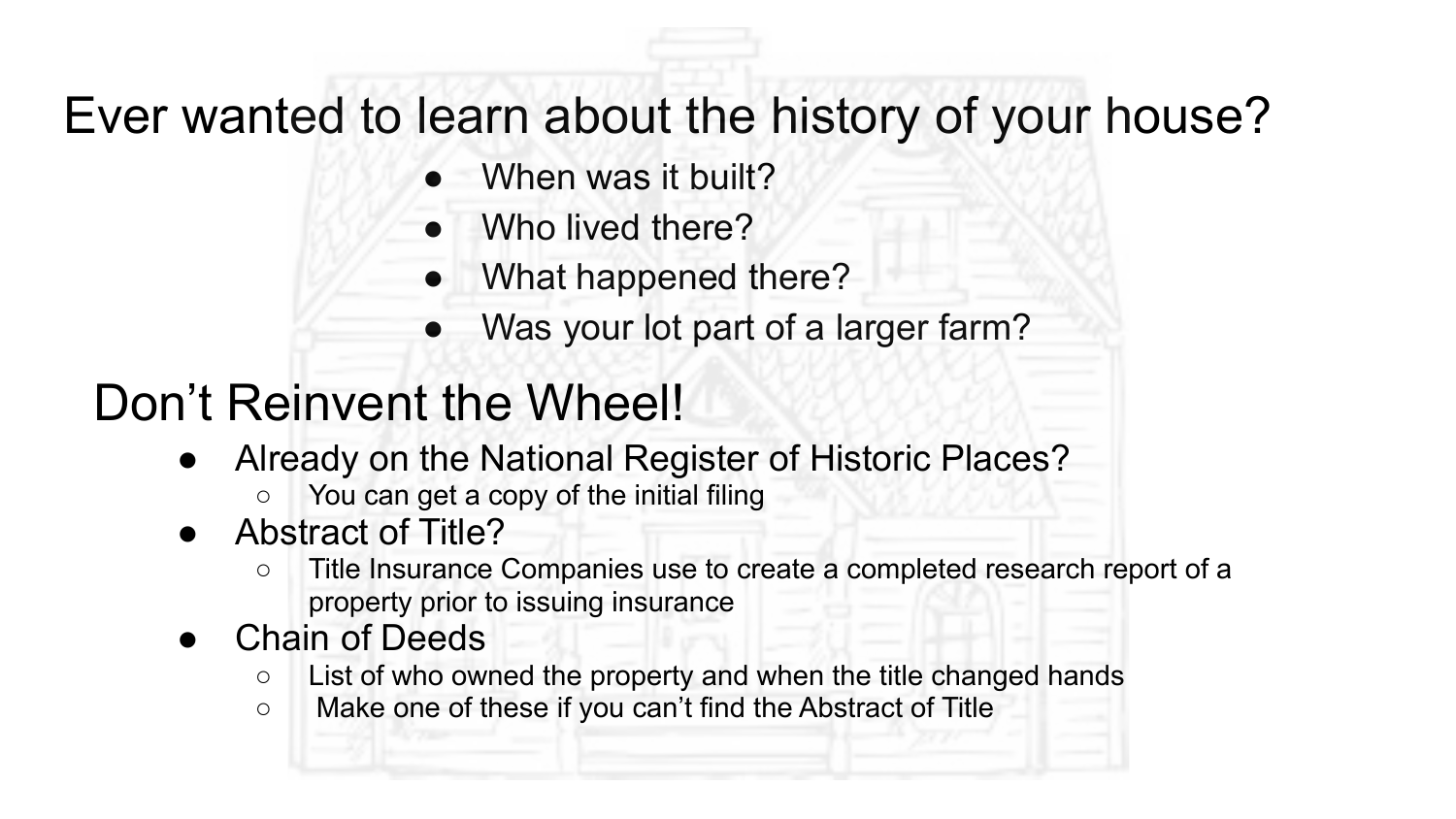## Step 1: Identify the style of the building

- Identifying the style of the house helps you narrow down when the house was built and when any additions were added.
- There are so many different styles of houses--the internet is your friend.
- Houses can be built in any style.
- Kit or mail order houses were popular for a period of time too.
- This will help you know when to look for records, where to look and can lead to the "who" of your research.

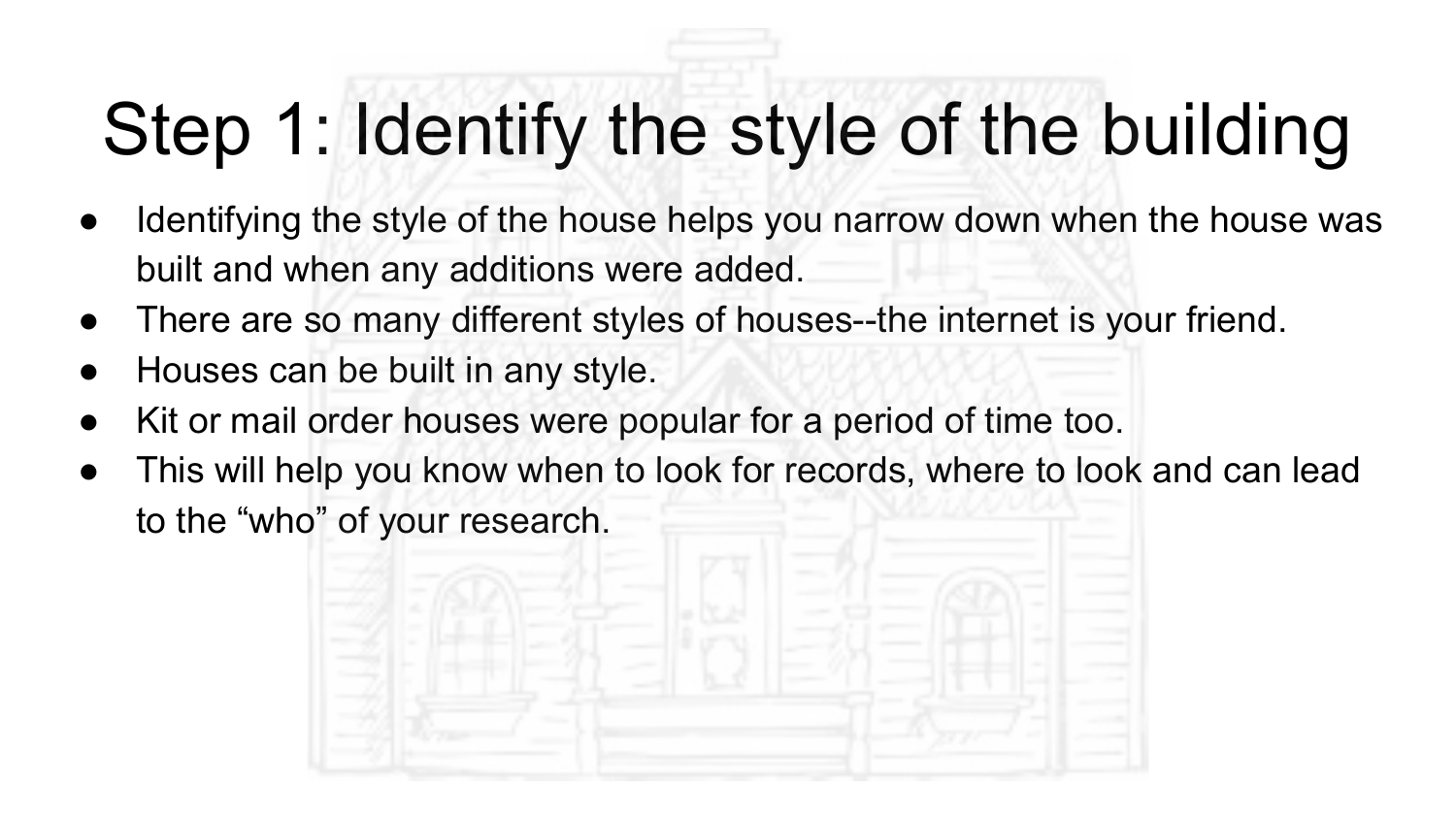#### Basic Styles- Just a few of the older ones

Colonial Revival (1870-on) Federal (1780-1840)

Dutch Colonial (1625-1840) Gothic Revival (1830-1880)

French Colonial (1700-1850) Italianate (1840-1885)

New England Colonial (1600-1700) Octagon (1850-1870)

Southern Colonial (1600-1700) Queen Anne (1880-1900)

Craftsman (1905-1930) Spanish Colonial Revival (1780-1840)

Spanish Colonial (1600-1850) Victorian / Second Empire (1860-1890)

Great site with visuals:

https://99percentinvisible.org/article/style-house-visual-guides-domestic-architectural-designs/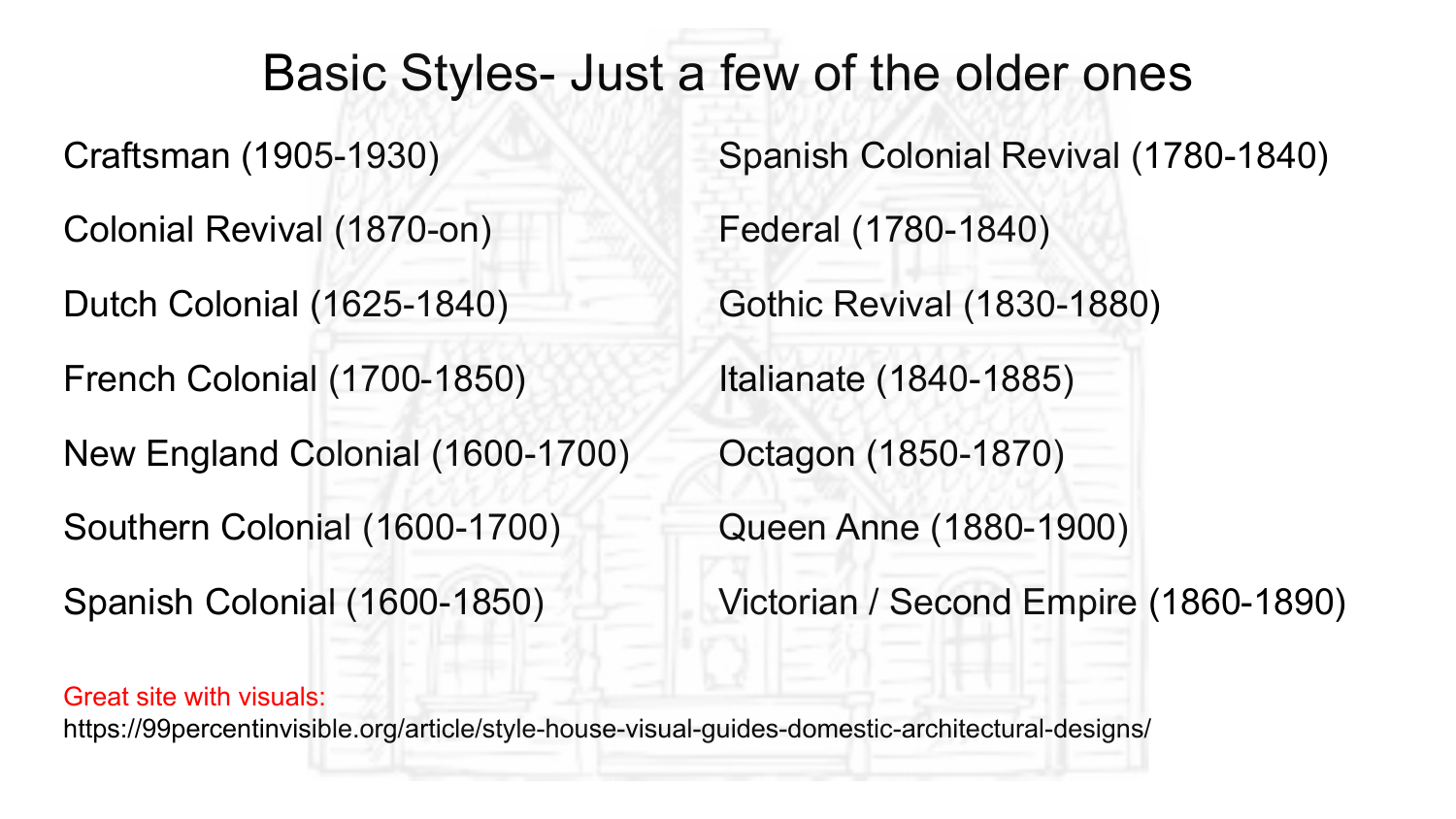### Step 2: Maps

- This may help to keep track of what property you are looking for, especially if the property has been divided at some time.
- **Land ownership**
- Physical Address and Mailing Address may not be the same thing.
- Legal Property Description-physical description of where.
- Places change names and addresses can change.
- Start your paper trail and use maps to help you.
- Places to start looking.
	- Sanborn Maps
	- Google Earth and Google Maps
	- Plat maps and Plat books
	- Historypin
	- David Rumsey Map Collection
	- HistoryGeo (subscription)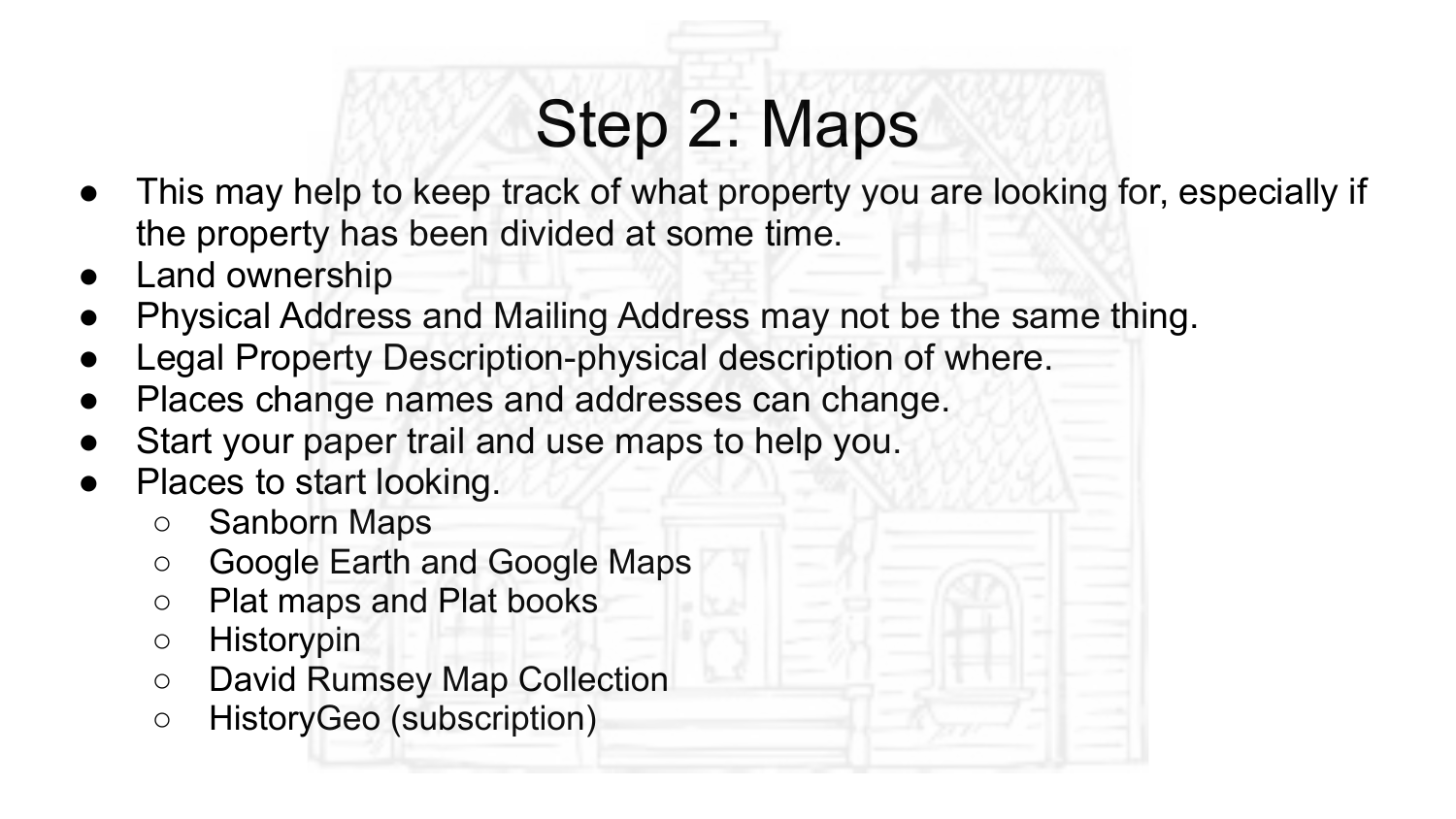### Step 3: Records

- Property is one of the few things that records have been kept from early days. Sales, transfers, property changing hands was recorded by the government.
- Make a chain of ownership to know who owned the property and when it changed hands. Note any changes you notice in the property...lots split, building added, etc.
- Each county keeps records in different locations. A Google search can help determine where you need to contact to find:
	- Deeds
	- Bill of Sales
	- Transfers
	- Mortgages
	- Liens
	- Tax assessments
	- Deeds
- Wills and Estates
- Building Permits
- Leasor/Leasee
- Grantor/Grantee
- Tax Records
- Court Records
- Permits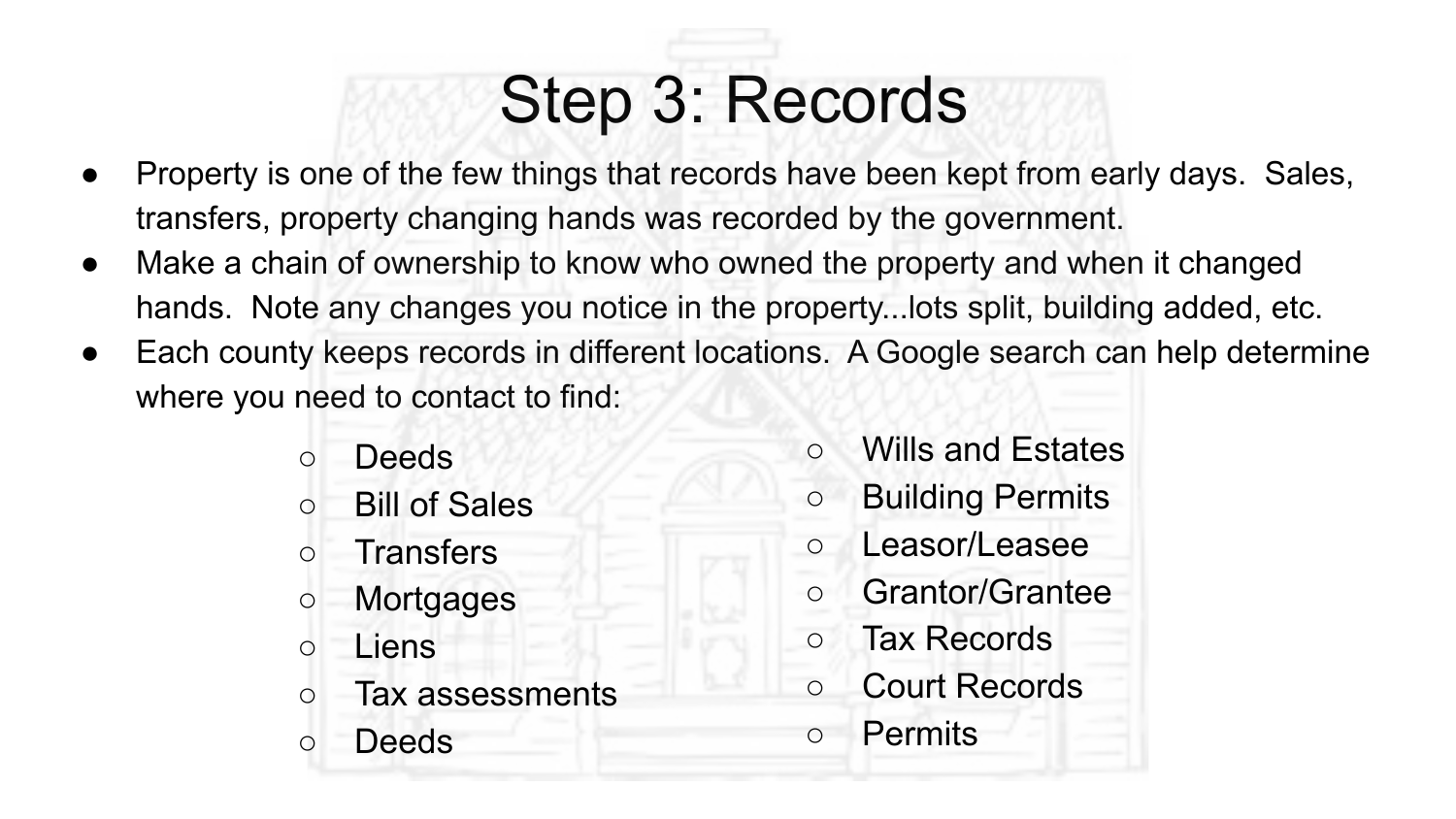### Step 3: Records Continued

- **Typically in Ohio** 
	- Auditor's office
		- Information regarding the physical description of property and buildings, typically most recent sale.
		- Some county auditor's pages can be searched online through a property search by name of owner or address.
		- Some county auditor's require you to physically come in or call to do research.
	- Recorder's office
		- May be called something different in different counties.
		- Keeps records of all deeds.
		- Some records may be accessible online, others may require a visit to the office, or a mix of the two...depending on what material has been digitized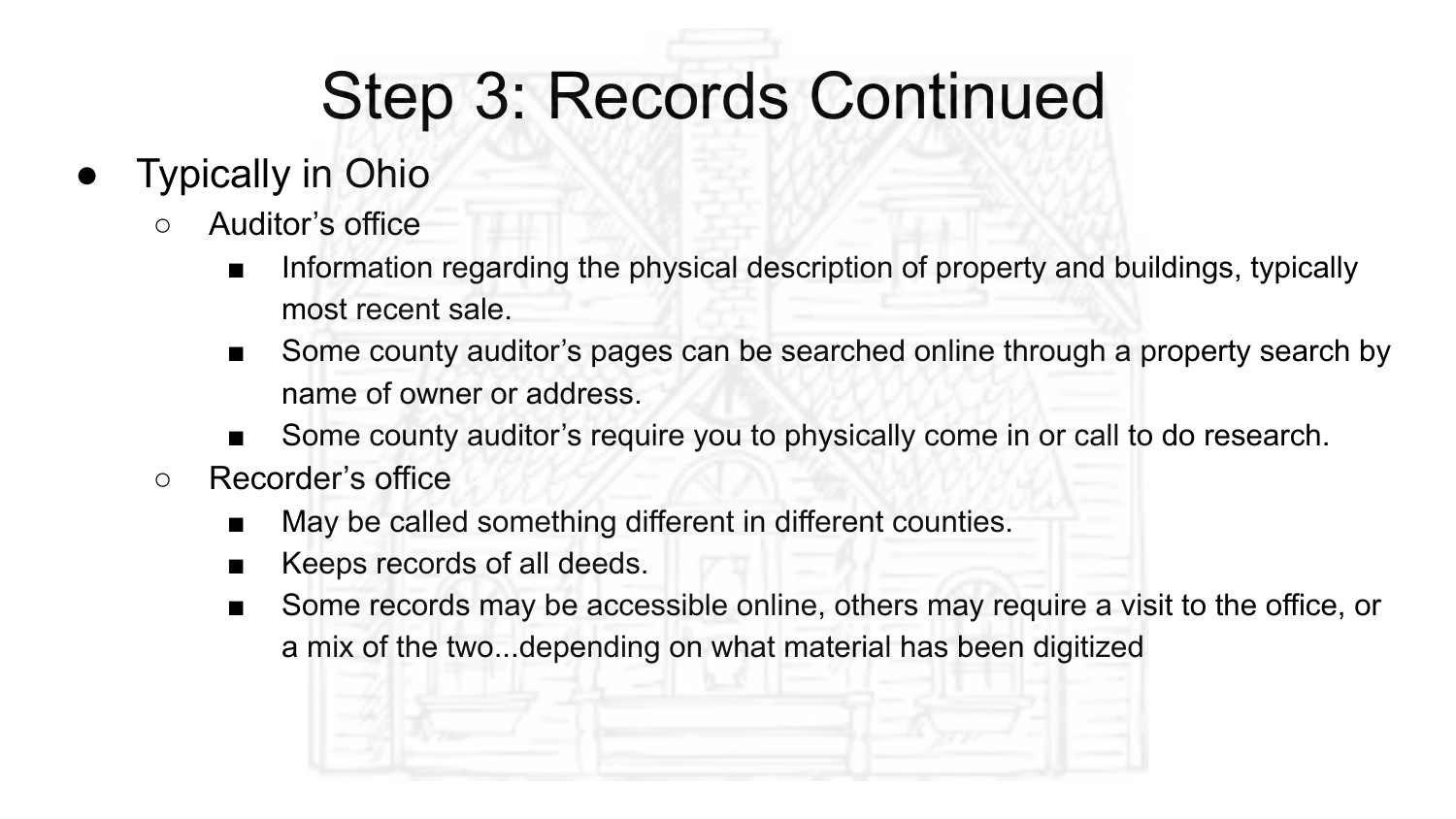### Step 4: People

- Use the names you found in Step 3 to start your research.
- Check the local library or local history room for:
	- Census Records and **Schedules** 
		- Population
		- Agriculture **Schedules**
	- Directories
	- Obituaries
	- Newspaper Articles
	- Vertical or Surname Files
	- County Histories

○ Cemetery Records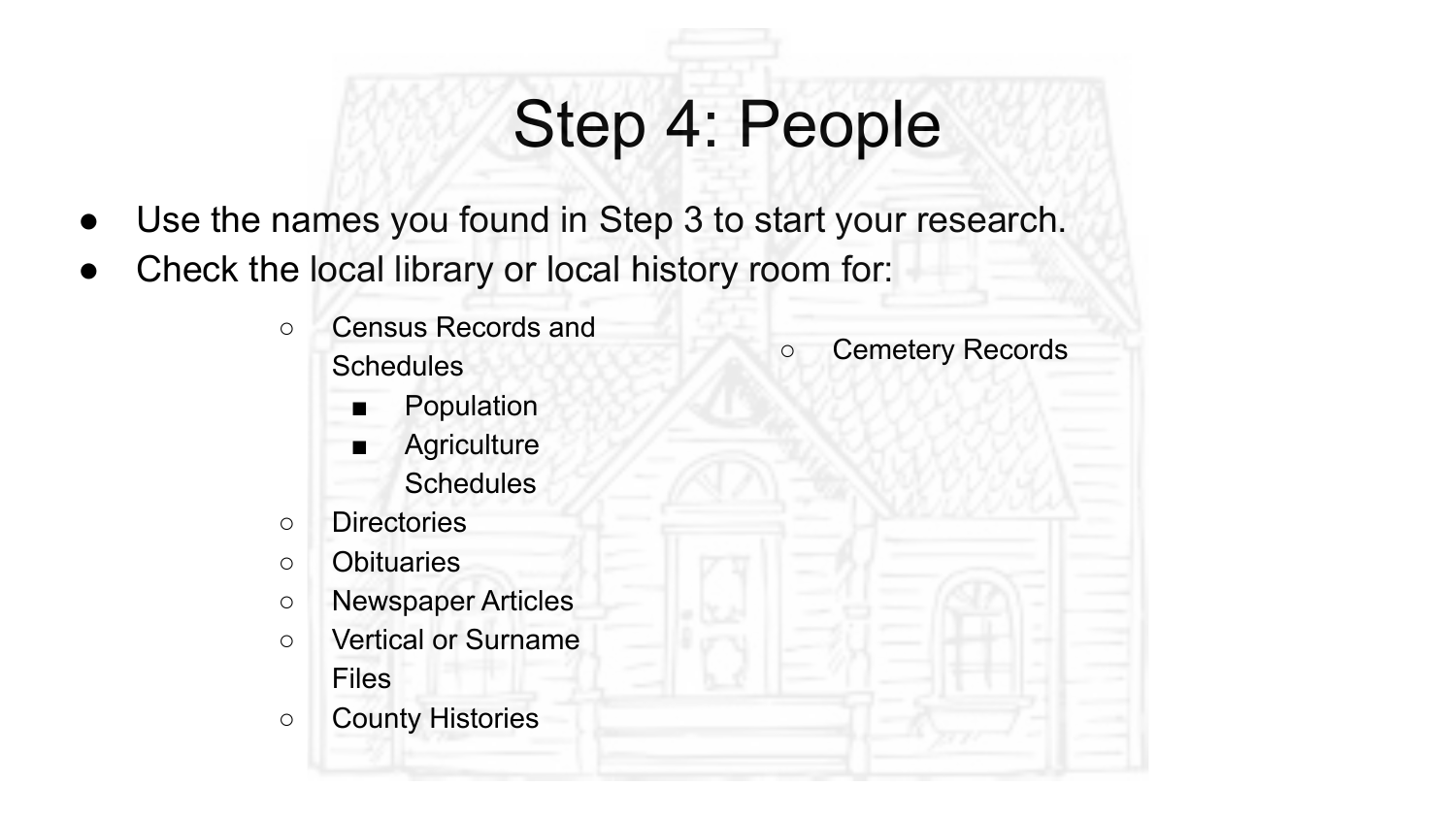### Land Sales

- **Federal** 
	- Patent or Public Land Sales
	- Eastern Federal-Land States and Western Federal-Land States
	- Records can be held at:
		- Eastern or Western Land Offices
		- Bureau of Land Management
		- National Archives and Records Administration
- **State** 
	- First transaction know as patent or grant
	- Records held at National Archives and Records or State Archives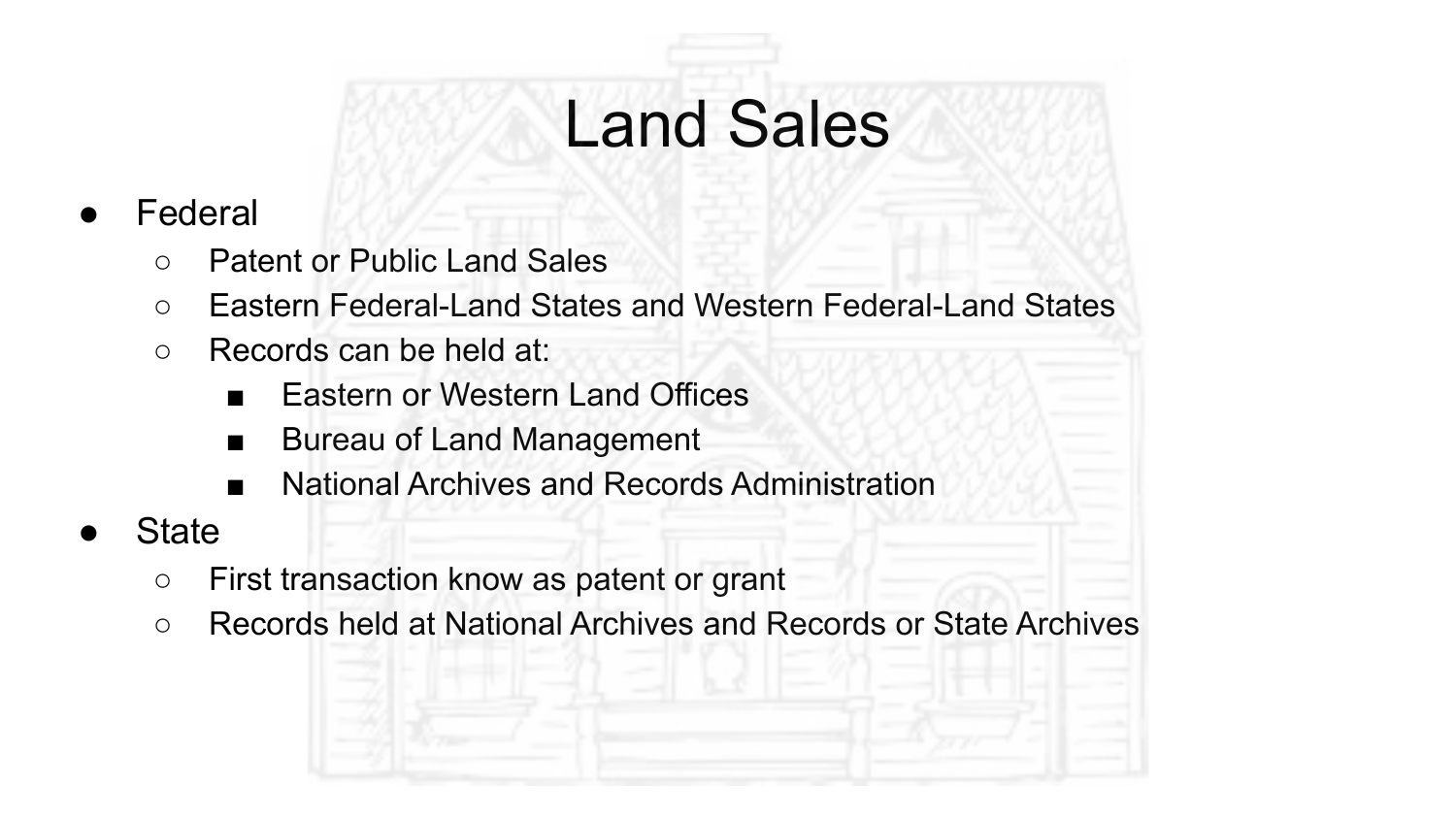#### Terms

- **Gable-** highest point of the wall formed by the slope of the roof
- **Gable roof** roof with slope of roof in 2 directions
- **Dormer** window coming out of the roof with it's own roof
- **Hip roof** roof with slopes in 4 directions
- **Eve** Edge of the roof that hangs over the walls
- **Cornice** Finished edge where the roof meets the wall
- **Molding** Decorative surface along the edge of a door window, column as a decorative feature
- **Façade** front of the building
- **Turret-** small tower in the corner of a building

**Pitch-** how steep the something is

**Deed-** written agreement where property changes hands \*Administrator's Deed- person dies intestate \*Quickclaim Deed \*Sheriff's Deed \*Trust Deed \*Warranty Deed **Farm-** land devoted to agriculture purposes **Grantee-** person buying the property **Grantor-** person selling/giving the property **Intestate**- Dies without a will **Lien-** Property has been used a coloratal for a loan **Plat/Plot**- a map of an area usually to scale **Probate**- Proving a will in court